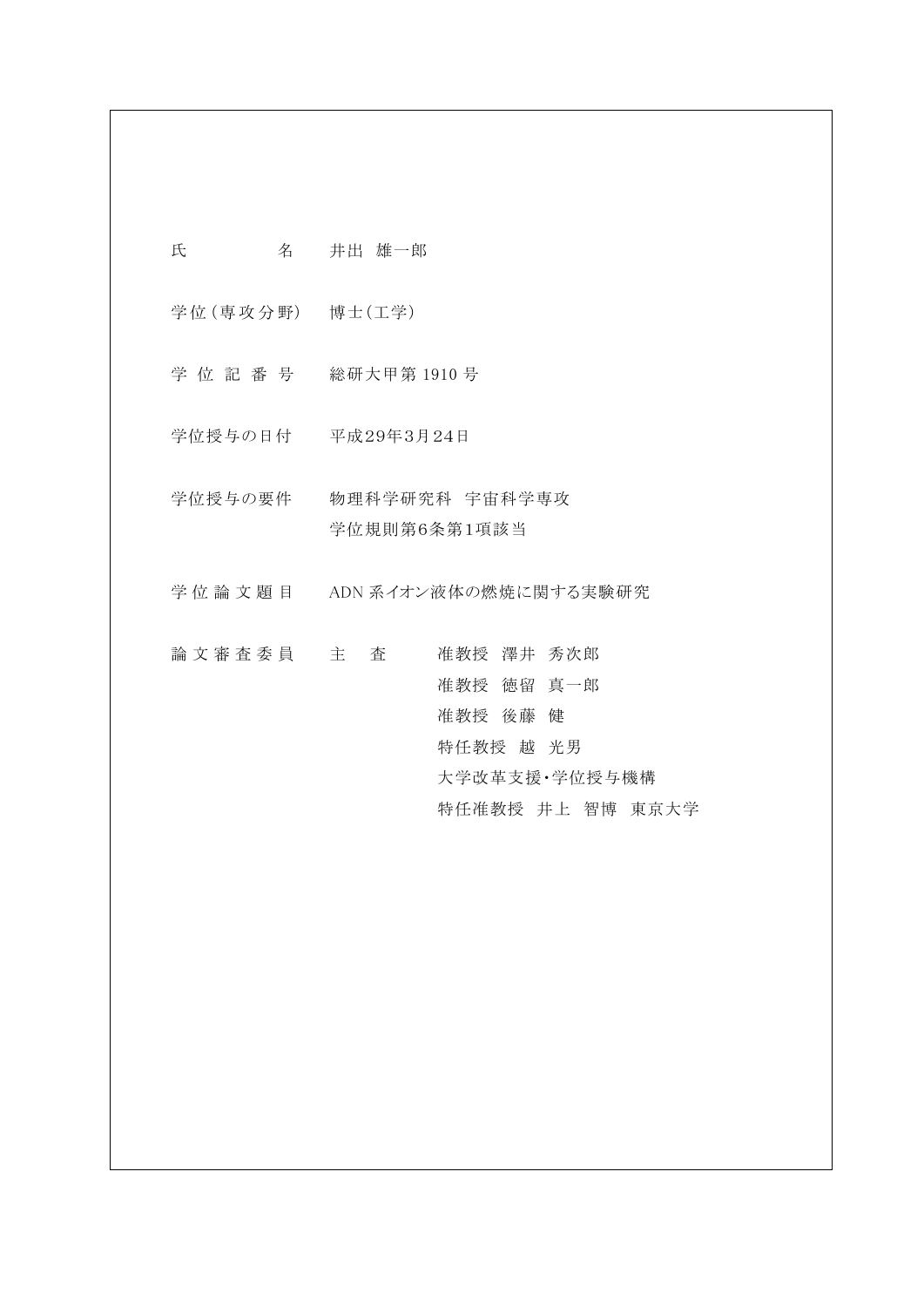## 論文の要旨

Summary (Abstract) of doctoral thesis contents

High performance and low-toxic monopropellant is required as an alternative to hydrazine for overall cost reduction to the construction and operation of the propulsion system. Ammonium Di-Nitramide-based Ionic Liquid (ADN-based IL) is one of the potential alternatives in this regard. It can be produced by mixing only three solid powders: ADN, monomethyl amine nitrate (MMAN), and urea. The liquefaction of ADN raises its density to around 1.5 times as high as that of hydrazine. The range of theoretical specific impulse is higher than that of hydrazine in almost every composition selected by the author. However, the IL has extremely low-volatility and considerably high viscosity when compared to conventional monopropellants. In addition, combustion mechanisms of ILs have not been clarified yet. Therefore, the technical feasibility of the thrusters with ADN-based IL is not clear.

The objective of this study is to clarify the combustion process of the ADN-based IL and to evaluate its application to a thruster. In this evaluation, the author focused on the processes of ignition and the flame holding, the stay time in combustion chamber, and the technical feasibility of propellant feed system.

ADN/MMAN/urea = 30/50/20, 40/40/20 wt.% are selected as candidate compositions among compositions at intervals of 10 wt.% of each substance, with consideration not only for providing higher specific impulse than that of hydrazine, but also for compatibility with a combustion chamber made of a SiC/SiC composite material in terms of thermal and chemical resistance. The respective density-specific impulse related to these compositions are 1.49 and 1.62 times as that of hydrazine, and both of them melt at around -30 degrees C.

The strand burning tests with samples of end-burning cylindrical liquid columns poured into a fused silica tube, were conducted under constant ambient-pressure conditions ranging from 0.15 MPa to 2 MPa, in order to investigate the combustion process of the ADN-based IL. The five compositions ADN/MMAN/urea=30/50/20, 35/45/20, 40/40/20, 37.5/37.5/25, 35/35/30 wt.% were tested as samples for investigation on the effects on combustion of mass fraction of urea in the IL and mass ratio of ADN to MMAN. At first, the combustion characteristics were obtained in the tests. The self-sustainable combustion (SSC) was confirmed at higher pressure range for all the compositions. It is confirmed that the linear burning rate tends to increase with increase in mass ratio of ADN to MMAN and with decrease in mass fraction of urea in the IL.

The combustion process was investigated on the basis of the temperature data and the video images obtained in the burning tests. The combustion wave structure was identified by both direct visualization of the combustion wave using a high-speed video camera and intrusive temperature measurement in the flame with a thermocouple. According to the behavior of bubbles on the surface of the IL in the strand burning tests, there are three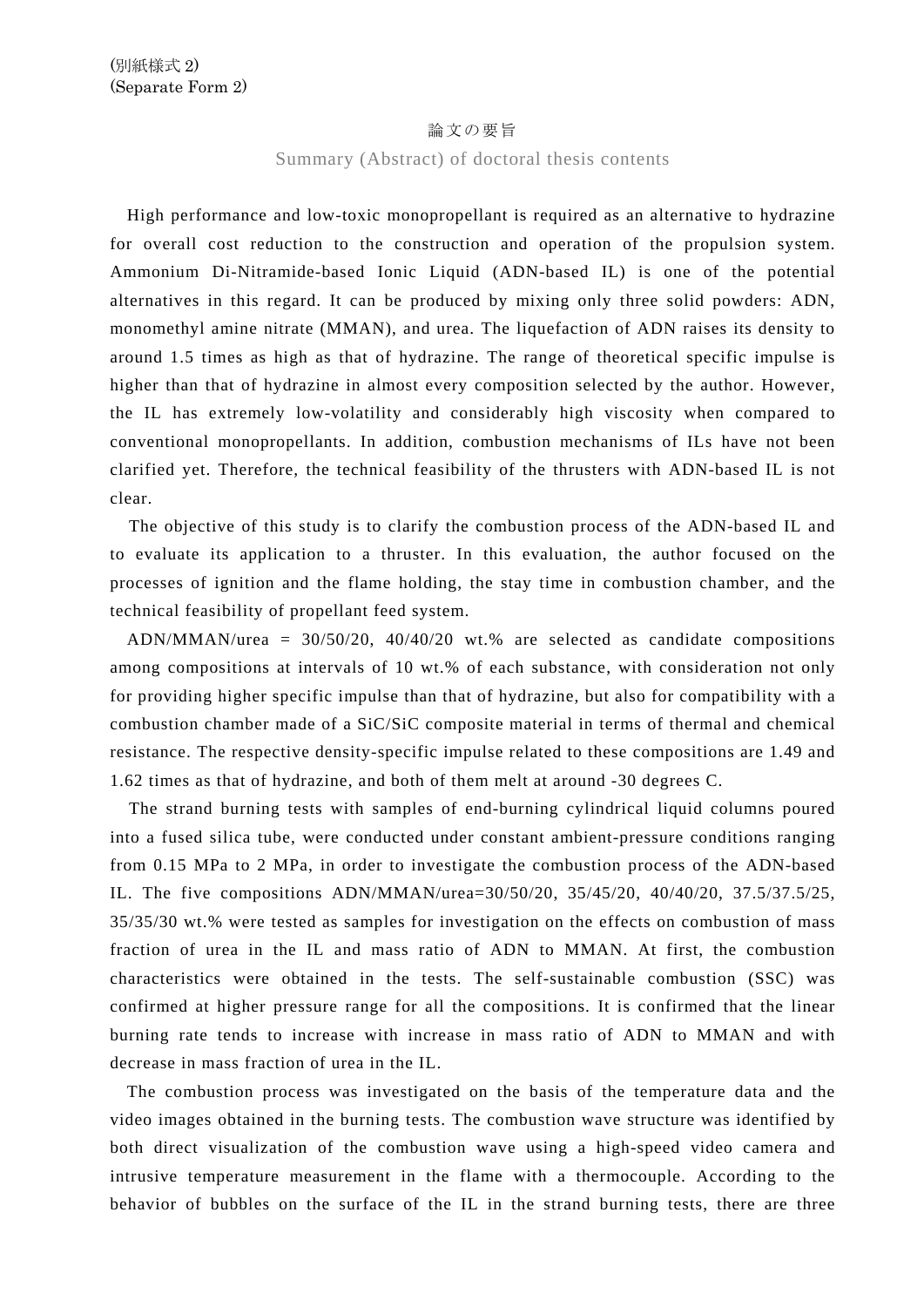distinct phases in the combustion wave structure: liquid phase, gas-liquid phase, and gas phase. From the temperature distribution (in the direction from the liquid surface to the combustion gas in the flame), it is confirmed that there is a region of constant temperature preceding a region of rapid temperature rise. Then, the temperature reaches a level near the theoretical adiabatic flame temperature. The rapid rise in temperature shows the ignition in the gas phase. The location of ignition is assumed to be the burning surface. According to the comparison between the observed still image of combustion wave and the temperature distribution, there are two constant temperature regions in the gas-liquid phase and two step combustions occur in gas phase. The author, thus, discussed reactions in the gas-liquid phase and in the gas-phase separately with the aid of experimental demonstrations and numerical simulations with CHEMKIN-PRO for the strand burning.

It is inferred that the combustion process of the ADN-based IL is assumed as follows. The temperature of the IL adjacent to the burning surface increases due to heat conduction. Then, the ADN decomposes and the urea evaporates at around 408K before the MMAN dissociates into  $CH_3NH_2$  and  $HNO_3$  at around 523K. The mixed gas of the processes and the liquid ammonium nitrate (AN) are produced on the burning surface. As a result of the dissociation of liquid AN, the pre-mixed gas is produced and then it burns in two steps because, the reductions of NOx and nitric acid with nitrogen compounds  $(CH_3NH_2$  and NH<sub>3</sub> and urea) occur in advance of the complete burning reaction.

The completeness of combustion was evaluated from a viewpoint of the length from the burning surface to the second flame in the strand burning. The ADN-based IL showed higher completeness than simple ADN because the length of the IL flame is much shorter than that of the ADN flame under the same ambient pressure conditions. This can be attributed to the reductions of  $NO<sub>X</sub>$  with relatively large amount of nitrogen compounds (CH<sub>3</sub>NH<sub>2</sub> and NH<sub>3</sub> and urea).

For the evaluation of application to a thruster, the author focused on the processes of ignition and flame holding and the residence time in the combustion chamber. The technical feasibility of the propellant feed system was also analyzed.

In order to realize ignition in short time, atomization should be conducted. According to the estimation of heating time based on the heat diffusivity, atomization is required for restriction of ignition time to tens of milliseconds. In order to have a cascade of successful ignition from some heated droplets to all the droplets, it is required that the spray is condensed and adequate number of drops be heated due to the extremely low-volatility of IL. This can be achieved for example, through a heater made of porous ceramic with large area for heating all drops.

For proper flame holding in the combustion chamber, conventional flame holding of premixed gas is required. In addition, it is necessary to form the recirculation flow of the premixed gas after the flame holder which sets in the combustion chamber.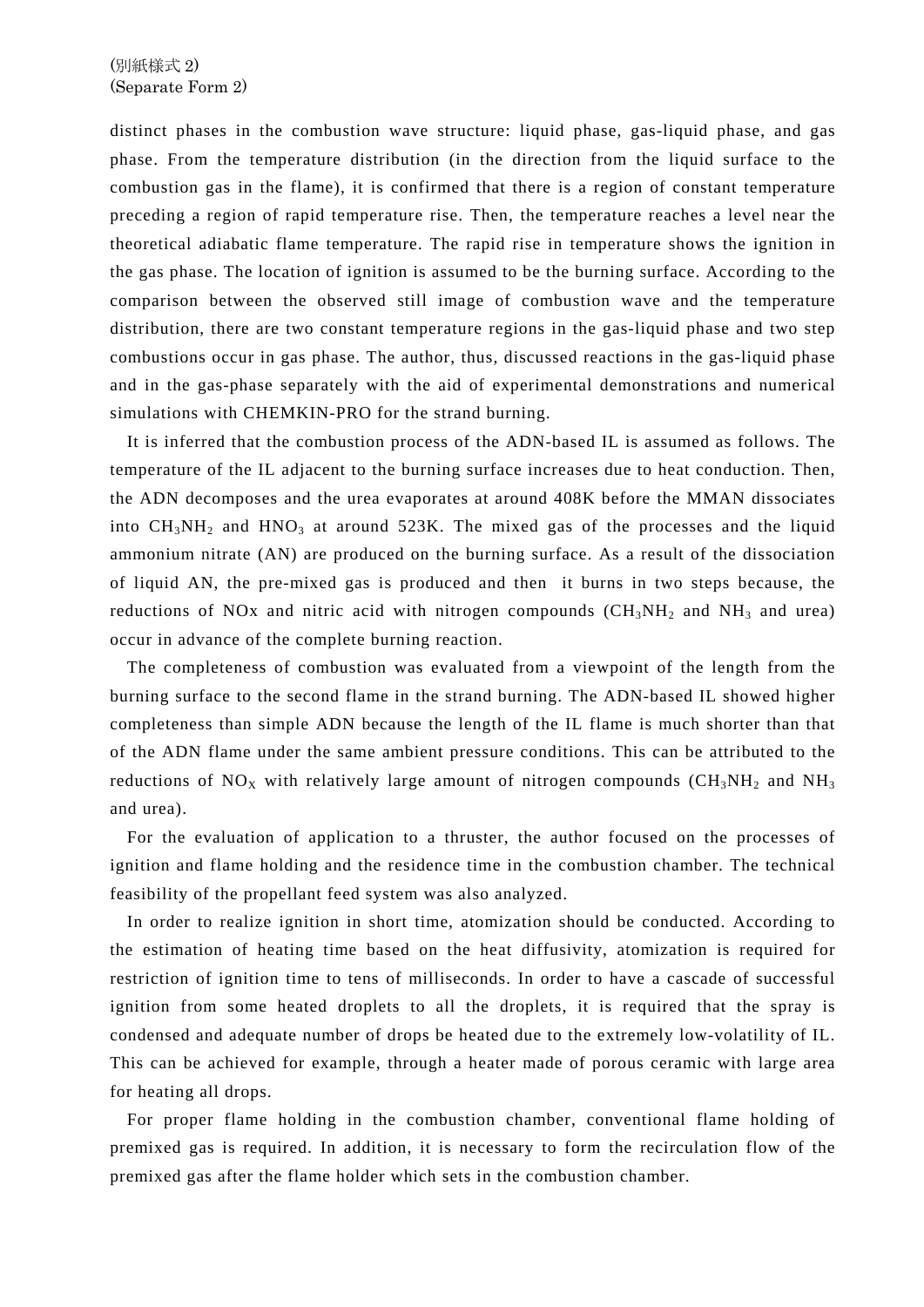In the evaluation of the stay time in combustion chamber, thruster combustion model was constructed and the stay time in terms of atomization, heating and gas-phase combustion was evaluated separately. The stay times for thrusts of 1, 3, 10 N were calculated by summing the three partial stay times. As a result, the partial stay time for gas-phase combustion is 0.06-1.17ms in the promising compositions of the IL selected above. Thus, it is small enough comparing to the other partial stay times. On the other hands, the partial stay time for heating is dominant in the stay time. In the case of thrust of 1 N, the stay time is within conventional stay times of liquid propulsion systems, 2-40 ms, in the condition that the discharge coefficient of the injector is more than 0.81. However, in cases of 3 N and 10 N, the stay times are over 40 ms. This results in the characteristic length of the thruster being considered longer than conventional ones. Therefore, it is required to design the thruster system to reduce the length required to heat the IL in combustion chamber. One of the ways this is possible is by disturbing the flow of spray by heater with porous construction.

Next, feasibility of the propellant feed system with the IL is discussed in the composition of ADN/MMAN/urea=40/40/20 wt.%. The pressure and the weight of the propellant tank might increase because the IL has much higher viscosity (332mPas at 0 degree C) than that of hydrazine. Therefore, the author modeled the simple propellant feed system and evaluated the feed pressure and the pressure loss of the products in the feed system. According to the experimental results of condition of the flame propagation, quenching diameter was estimated and it was found that the inner diameter of capillary tube should be less than 3 mm in combustion pressure of 1 MPa. The diameter is further estimated to be around 1–2 mm because the pressure loss of summation of capillary tube and injector should be 10-30% of combustion chamber pressure. As a result, a fine capillary tube can be designed to have low pressure loss. Meanwhile, pressure loss of filter is the most dominant in the total pressure loss in the feed system in the present study. With the selected nominal-2-pore-size filter and a fine capillary tube, the feed pressure is less than 2MPa for the case of thrust less than 3N. To decrease the pressure loss of filter, viscous resistance coefficient of filter should be decreased by selecting a filter with a large cross-sectional area. Therefore, the design and construction of the propellant feed system is feasible if the capillary tube and the filter are designed properly.

From the above results, the evaluation of the application to the thruster is as follows. Spray ignition and a structure to hold the flame in combustion chamber are required to apply the IL to the thruster. In addition, because the time for heating the drops is the most dominant in the evaluation of the stay time, thruster system should be constructed to reduce the heating length of the drops. Meanwhile, there is the feasibility for the design and construction of the propellant feed system if capillary tube and filter are designed properly. Nevertheless, the IL can still be applied to the thruster of at least 1N.

In conclusion, the combustion process of the ADN-based IL was clarified with the aid of experimental demonstrations and numerical simulations for the strand burning. The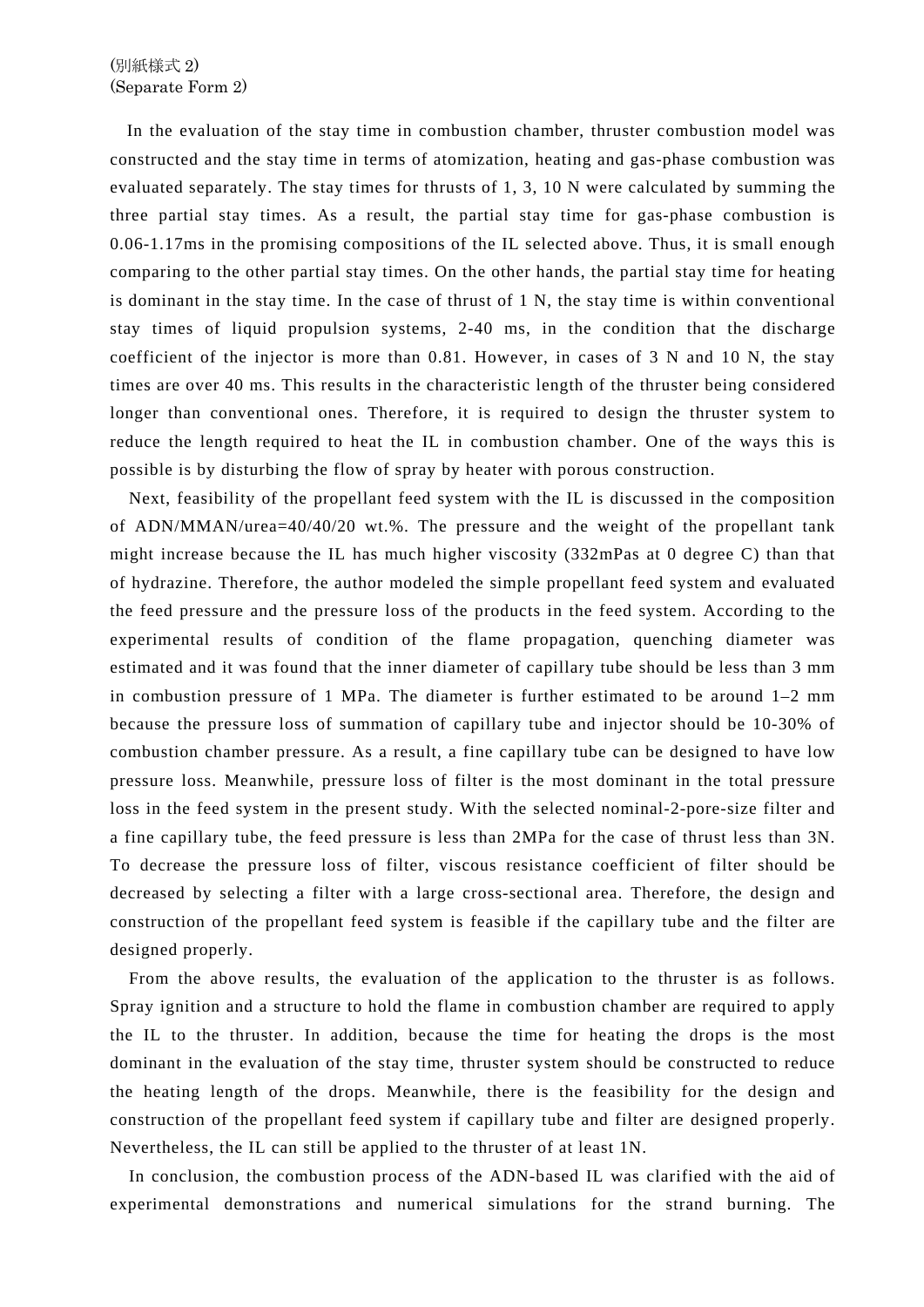application of the ADN-based IL to the thruster was evaluated from four viewpoints. It is found that the ADN-based IL is a promising monopropellant with high performance and combustion completeness. It can be applied to the thruster at least in the condition of low thrust level.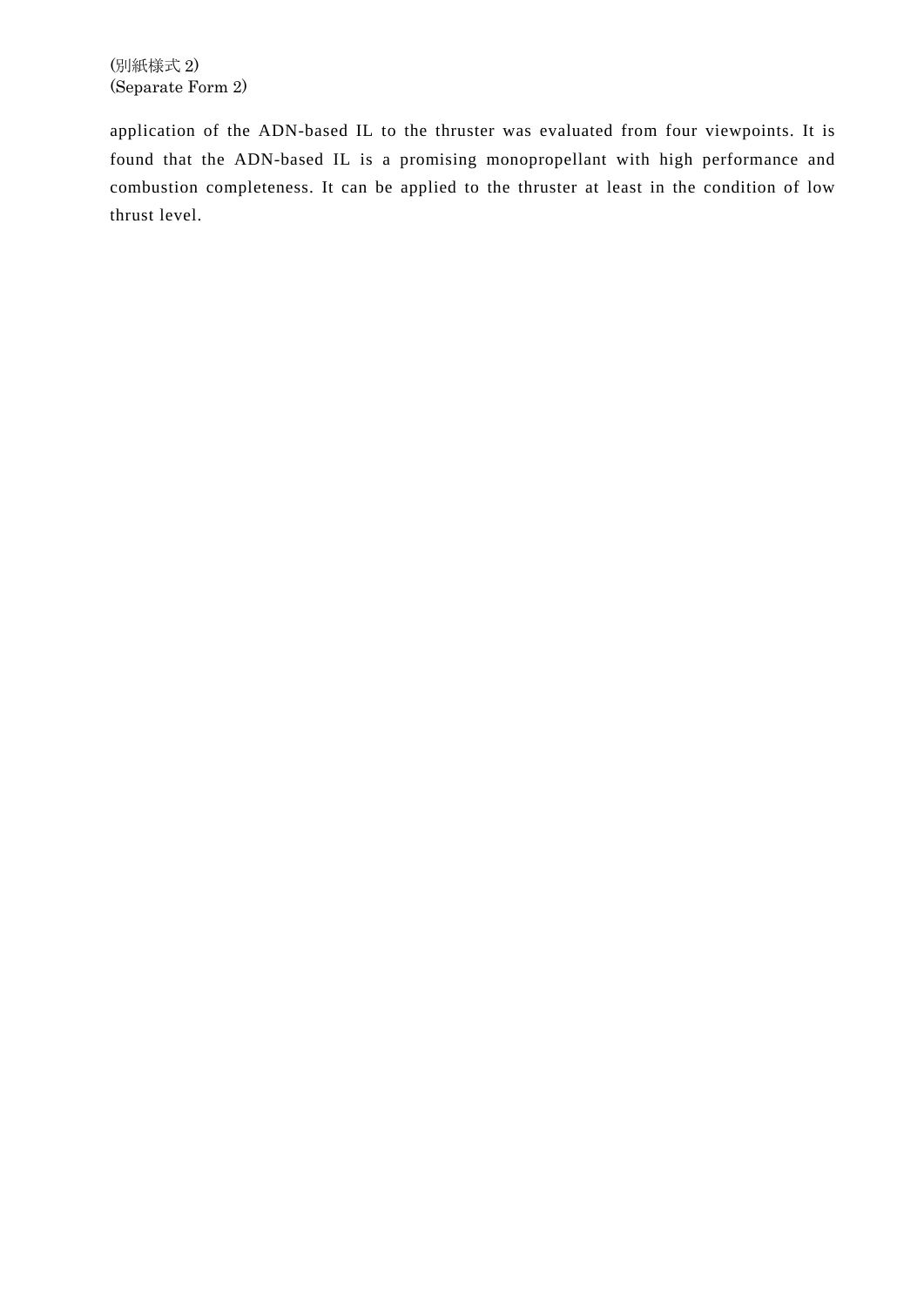## 博士論文審査結果の要旨

## Summary of the results of the doctoral thesis screening

出願者の論文「ADN 系イオン液体の燃焼に関する実験研究」は,高性能かつ低毒性の一 液式推進剤の有望な候補として期待されているものの難揮発性かつ高粘性であるアンモニ ウムジニトラミド(ADN)系イオン液体について,一次元的な燃焼実験及び数値計算に基 づく解析によってその燃焼過程を解明し,さらに宇宙機用スラスタへの適用性を評価した ものである.

その成果として,ADN 系イオン液体の燃焼波構造は,液相,気液二相,気相で構成され ており,その燃焼過程は,低温から順に液面の昇温,ADN の熱分解及び尿素の蒸発,MMAN の解離反応,液相の硝酸アンモニウムの解離反応,メチルアミンと硝酸の発熱反応による 第一段階目の燃焼,窒素化合物による NOx の還元反応を伴った第二段階目の燃焼であると いう解釈を示している.

またスラスタへの適用性については,ADN 系イオン液体の物性や前述の燃焼過程に関す る新しい解釈も踏まえて,4つの観点から評価している.点火方法については,ADN 系イ オン液体の難揮発性や着火応答性の観点から噴霧点火が望ましく,保炎するためには予混 合燃焼と同様に再循環流の形成が必要であるとしている.燃焼の完結性(燃焼効率)に影 響する滞留時間に関しては,ADN 系イオン液体の昇温時間が支配的な要因であり,従来型 スラスタの一般的な滞留時間を大きく超えることから,昇温に要する特性長さを低減する 機構が求められるとしている.また,ヒートソークバックを抑制するキャピラリーチュー ブと異物汚染を防ぐフィルタを適切に設計することによって,高粘性の ADN 系イオン液 体についても従来型スラスタと同レベルの供給圧力が設定可能であるとしている. 以上に より,昇温に課題はあるものの,少なくとも推力 1N 級の小推力スラスタへ適用は可能と 結論付けている.

この論文に対して,審査委員で審査を実施し,以下のような結論を得た.

- ・ 通常は固体であるADN, MMAN, Ureaからなるイオン液体に着目し,液体ロケット燃 料として適切な配合比率が存在することを解析により見いだし,実験的に燃焼特性(燃 焼速度およびその圧力依存性),高い燃焼完結性を示している.
- ・ そのイオン液体の燃焼過程について,液相・気相での段階的な燃焼機構を実験および 解析により解明している点は、新規性が極めて高い.
- ・ 同液体のスラスタへの適用に関する考察については,燃焼機構の解明を踏まえて,微 粒化・昇温過程について,解析的考察を行い,基本的成立性を示している.
- 特に、微粒化については、線香花火からのアナロジーにより、従来とは異なる分裂モ デルの可能性を,予備実験により示唆している.
- ・ また,微粒化・昇温・燃焼の各過程の中で昇温時間が支配的になることを示している. 長い昇温時間はスラスタ長にとって不利になることから,ヒータ設置などによる解決 策を提案している.
- ・ これらにより,低毒性であるが,難燃性・高粘度のADN系イオン液体を液体推進系と